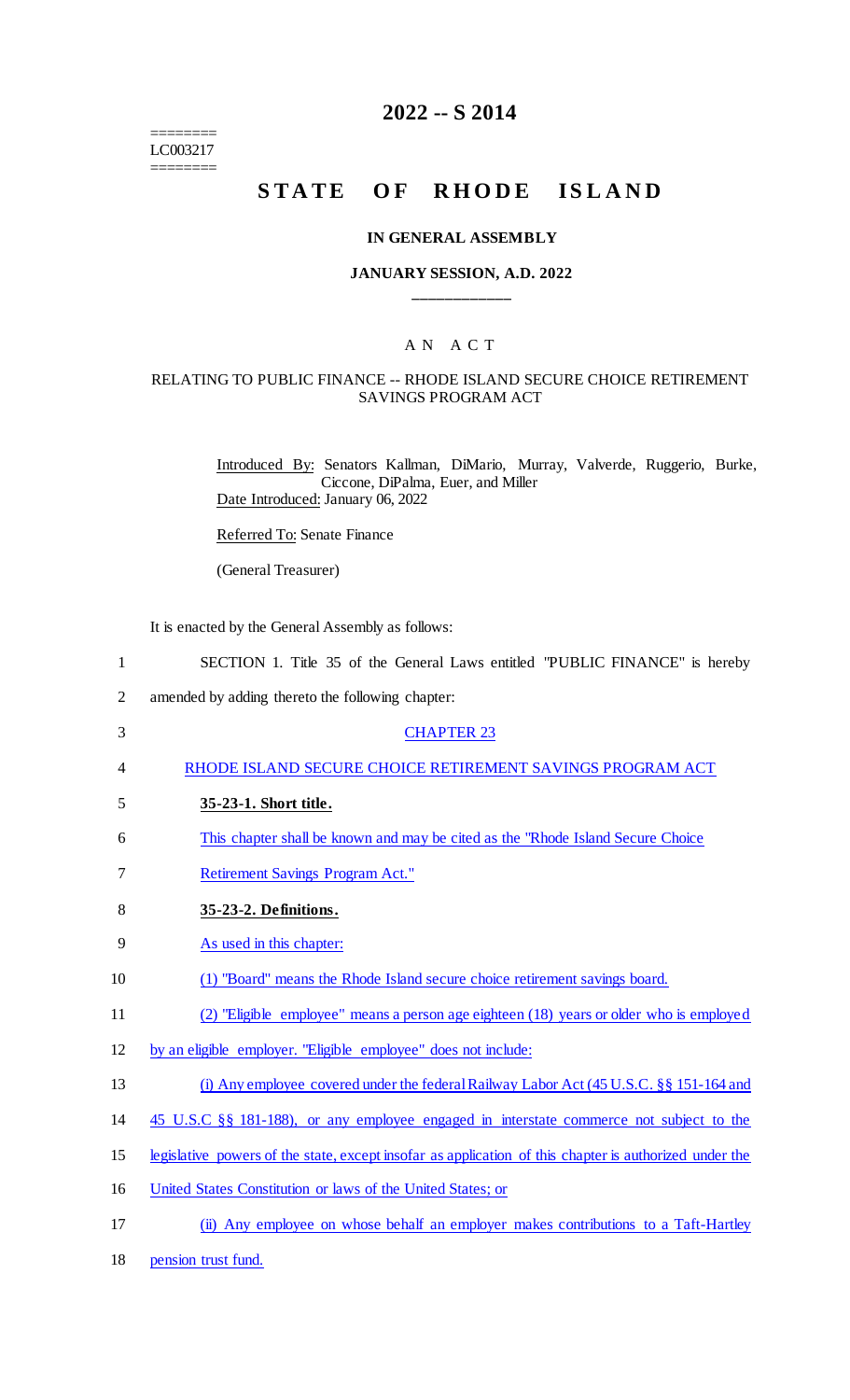(3) "Eligible employer" means a person or entity engaged in a business, industry, 2 profession, trade, or other enterprise in the state, whether for-profit or not-for-profit, excluding the federal government, the state, any county, any municipal corporation, or any of the state's units or 4 instrumentalities, that has five (5) or more employees and that satisfies the requirements to establish or participate in a payroll deposit retirement savings arrangement. "Eligible employer" does not include an employer that provides a tax-qualified retirement savings program as described in § 35- 23-10. (4) "IRA" means an individual retirement account or individual retirement annuity under 26 U.S.C §§ 408 or 408A (the federal Internal Revenue Code). (5) "Participating employer" means an eligible employer that provides a payroll deposit retirement savings arrangement provided for by this chapter for eligible employees. (6) "Payroll deposit retirement savings arrangement" means an arrangement by which an employer allows employees to remit payroll deduction contributions to the RISavers retirement savings program. (7) "RISavers retirement savings program" or "program" means a retirement savings program offered by the Rhode Island secure choice retirement savings program. (8) "State investment commission" or "commission" means the state investment commission as defined in § 35-10-1. **35-23-3. Creation, membership, and terms of the Rhode Island secure choice retirement savings board.**  (a) There is authorized, created, and established in the office of the general treasurer, a 22 public corporation of the state, with the politic and corporate powers set forth in this chapter, to be known as the Rhode Island secure choice retirement savings board (the "board"), to carry out the provisions of this chapter. The board is constituted as a public instrumentality and agency exercising public and essential governmental functions, and the exercise by the board of the powers conferred by this chapter shall be deemed and held to be the performance of an essential governmental function of the state. 28 (b) It is the intent of the general assembly by the passage of this chapter to create and establish a public corporation and instrumentality and agency of the state for the purpose of the activities authorized by this chapter, and to vest the corporation with all powers, authority, rights, privileges, and titles that may be necessary to enable it to accomplish those purposes. This chapter shall be liberally construed in conformance with the purpose expressed in this section. (c) The powers of the corporation shall be vested in seven (7) members, consisting of the general treasurer, or designee, who shall act as chairperson; the director of the department of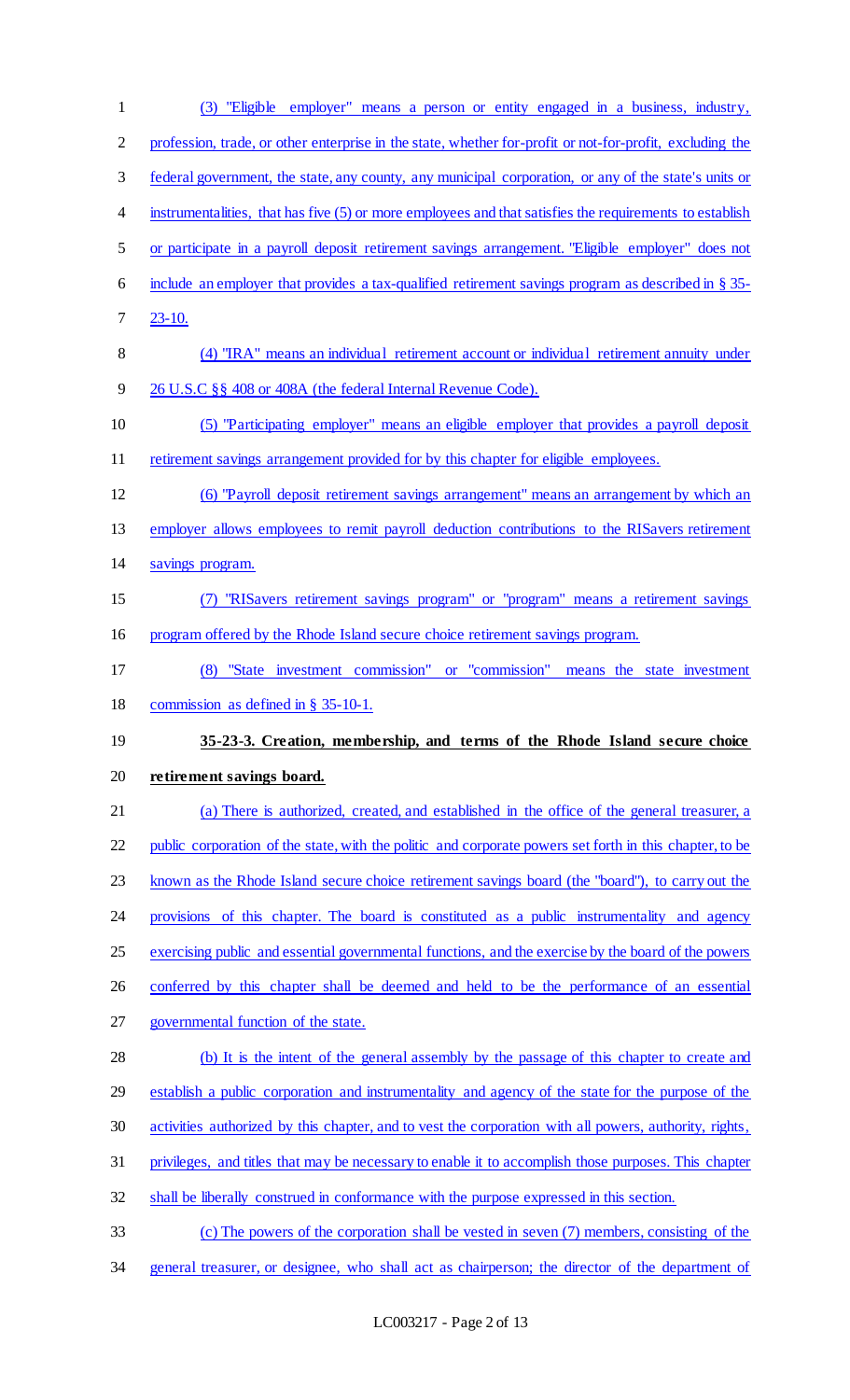business regulation, or designee; two (2) members of the public to be appointed by the governor 2 with the advice and consent of the senate, one of whom shall serve for an initial term of two (2) years, and one of whom shall serve for an initial term of one year; an individual with small business 4 administration experience to be appointed by the general treasurer with the advice and consent of the senate, for an initial term of two (2) years; an individual with expertise in retirement planning to be appointed by the general treasurer with the advice and consent of the senate, who shall serve for an initial term of one year; and one member of the public to be appointed by the general treasurer 8 with the advice and consent of the senate, who shall serve for an initial term of two (2) years. (d) After the initial term, all appointed members shall serve staggered three (3) year terms or until their respective successors are appointed and qualified after expiration of the appointed 11 term. (e) Any vacancy occurring in the office of a member by death, resignation, or otherwise shall be filled in the same manner as the original appointment. (f) Members shall receive no compensation for the performance of their duties; however, 15 they may be reimbursed necessary expenses. (g) The members of the board shall at regular intervals at least four (4) times a year conduct business meetings for the purpose of carrying out its general business. The board shall be considered a "public body" for purposes of, and shall be subject to, the provisions of chapter 46 of 19 title 42 ("open meetings") and to the provisions of title 38 concerning public records. (h) The board shall continue until its existence is terminated by law. (i) The state shall indemnify and hold harmless every past, present, or future member, officer, or employee of the board who is made a party to or is required to testify in any action, investigation, or other proceeding in connection with or arising out of the performance or alleged 24 lack of performance of that person's duties on behalf of the corporation. These persons shall be 25 indemnified and held harmless, whether they are sued individually or in their capacities as 26 members, officers, or employees of the board, for all expenses, legal fees and/or costs incurred by 27 them during or resulting from the proceedings, and for any award or judgment arising out of their service to the corporation that is not paid by the board and is sought to be enforced against a person 29 individually, as expenses, legal fees, costs, awards or judgments occur. Provided, however, that neither the state nor the corporation shall indemnify any member, officer, or employee: (1) For acts or omissions not in good faith or which involve intentional misconduct or a knowing violation of law; (2) For any transaction from which the member derived an improper personal benefit; or (3) For any malicious act.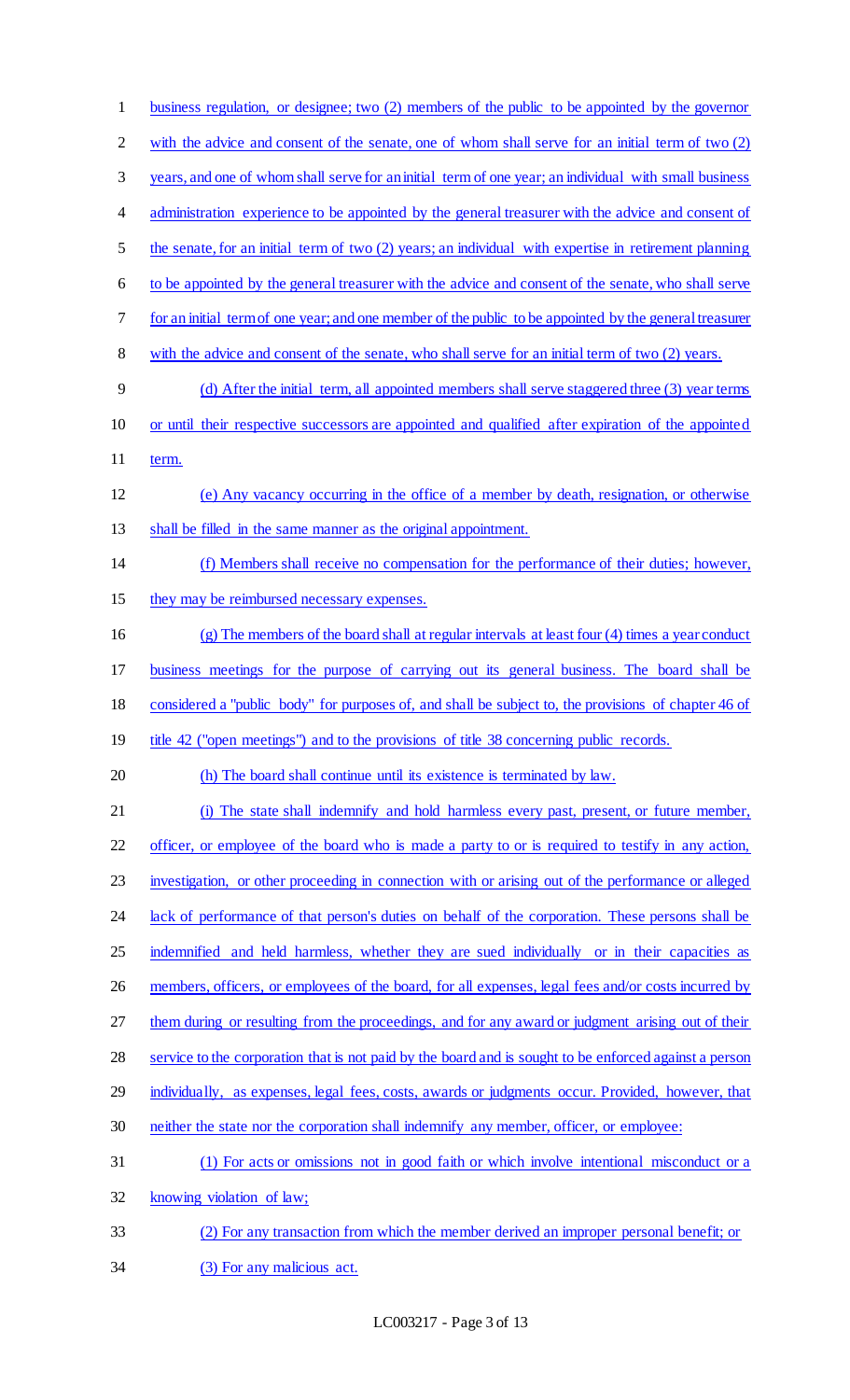(j) No person shall be eligible for appointment to the board unless they are a resident of the state. **35-23-4. Rhode Island secure choice retirement savings program.**  (a) There is hereby established a retirement savings program known as the Rhode Island 5 secure choice retirement savings program to be administered by the board for the purpose of promoting greater retirement savings for Rhode Island private sector employees in a convenient, voluntary, low-cost, and portable manner. (b) The secure choice retirement savings program is a plan in which retirement savings are accumulated in individual accounts for the exclusive benefit of the participants or their beneficiaries. The program is established effective upon receipt of funds pursuant to the provisions of this chapter. **35-23-5. Investments.**  (a) The board may select an appropriate third-party administrator for the program and shall adopt such plan, trust and/or custodial documents, with such features and attributes as the board determines necessary or advisable in its discretion to effectuate the provisions of this chapter in accordance with the following: (1) The board may select one or more firm(s) or company(ies) to provide retirement program investments, program administration, and communication services to employees who 19 participate in the retirement savings program. The program shall provide for appropriate long-term 20 retirement-oriented investments and shall include investment options as determined by the state investment commission. In determining the firm or the company to provide these services, the board shall consider the following: (i) The financial stability of the company or firm; 24 (ii) The cost of the investments, program administration, and services to the members; 25 (iii) The experience of the company or firm in administering retirement savings plans; (iv) The experience of the company or firm in providing education, counseling, and advice to participants of retirement savings plans; and (v) Any criminal convictions, securities or antitrust law violations, material civil or 29 regulatory fines or judgments against the company or firm which the company or firm shall be required to disclose to the board and the commission as part of the selection process. (2) The program shall provide education, counseling, and objective employee-specific plan 32 advice to participants. (3) The program shall include a limited number of investment options which shall include either: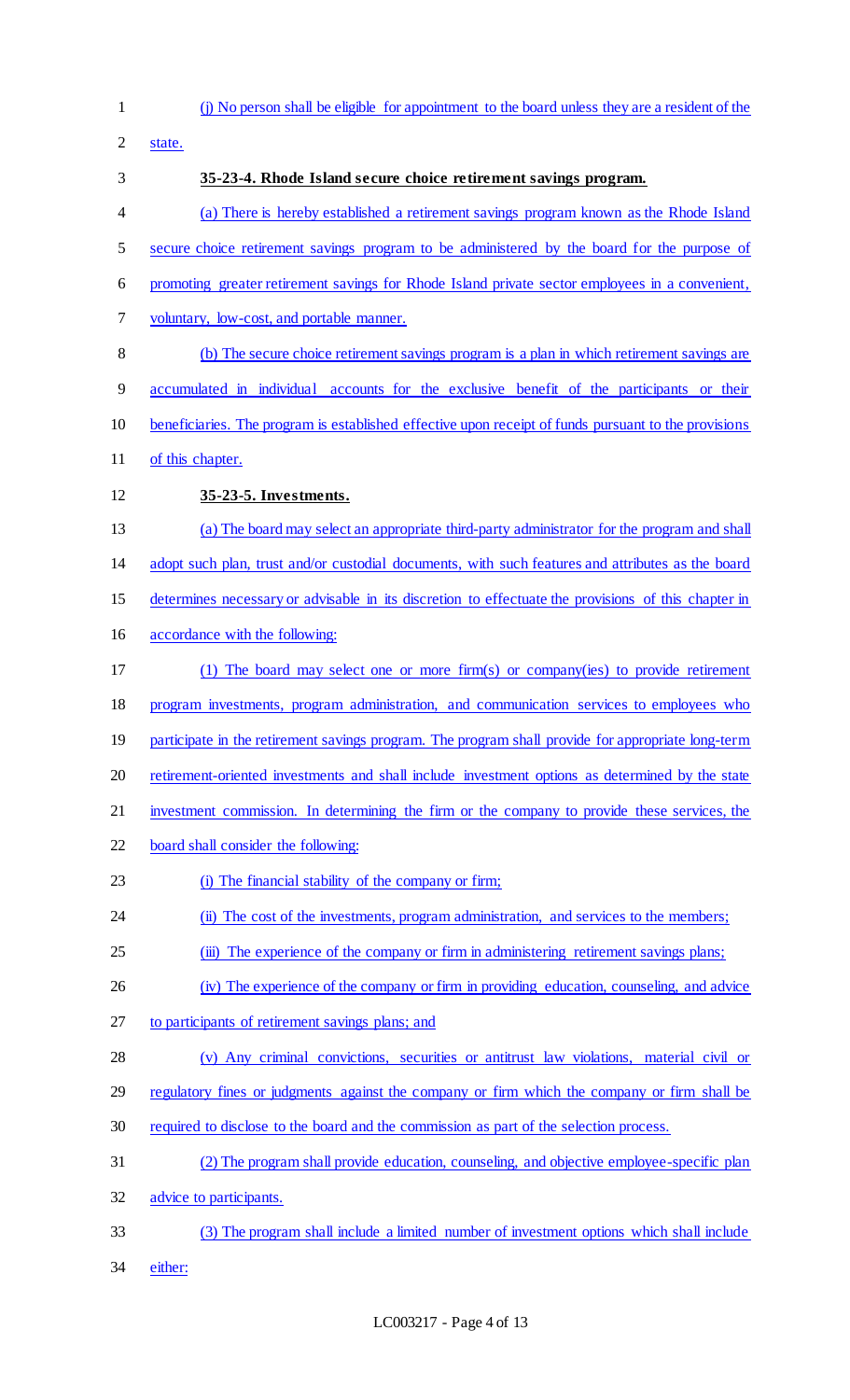| $\mathbf{1}$   | (i) Investment portfolio options that are constructed to reflect different risk profiles such         |
|----------------|-------------------------------------------------------------------------------------------------------|
| $\overline{2}$ | as conservative, moderate and aggressive; and/or                                                      |
| 3              | (ii) Options constructed to reflect different risk profiles that automatically reallocate and         |
| 4              | rebalance contributions as an employee ages. There shall be investment options that prioritize the    |
| 5              | securities of companies that demonstrate good governance, efficient use of environmental resources    |
| 6              | and thoughtful management of social impact. All investment offerings shall be approved by the         |
| 7              | state investment commission.                                                                          |
| 8              | (b) The Rhode Island secure choice retirement savings program is an instrumentality of the            |
| 9              | state. Any security issued, managed, or invested by the state investment commission within the        |
| 10             | Rhode Island secure choice retirement savings program on behalf of an individual participating        |
| 11             | within the RIS avers retirement savings program shall be state income tax deferred for investment     |
| 12             | earnings to include interest, dividends and capital gains until such time as withdrawal pursuant to   |
| 13             | the terms of this chapter.                                                                            |
| 14             | (c) The state investment commission shall adopt a written statement of investment policy              |
| 15             | that includes a risk management and oversight program. The commission shall consider the              |
| 16             | statement of investment policy and any changes in the investment policy at a public meeting.          |
| 17             | 35-23-6. Payroll deduction.                                                                           |
| 18             | The RIS avers retirement savings program shall include, as determined by the board, one               |
| 19             | or more payroll deduction IRA arrangements.                                                           |
| 20             | 35-23-7. Powers of the board.                                                                         |
| 21             | (a) The board shall have the power and authority to do all of the following:                          |
| 22             | (1) Adopt a seal and change and amend it from time to time;                                           |
| 23             | (2) The general treasurer shall, on behalf of the board, appoint an executive director, who           |
| 24             | shall not be a member of the board and who shall serve at the pleasure of the board. The general      |
| 25             | treasurer shall determine the duties of the executive director and other staff as appropriate and set |
| 26             | their compensation. The board may authorize the executive director to enter into contracts on behalf  |
| 27             | of the board or conduct any business necessary for the efficient operation of the board;              |
| 28             | (3) Make provisions for the payment of costs of administration and operation of the                   |
| 29             | program;                                                                                              |
| 30             | (4) Employ staff;                                                                                     |
| 31             | (5) Retain and contract with a Rhode Island public retirement system, consultants,                    |
| 32             | actuaries, counsel, auditors, and other professionals as necessary;                                   |
| 33             | (6) Procure insurance against any loss in connection with the property, assets, or activities         |
| 34             | of the program;                                                                                       |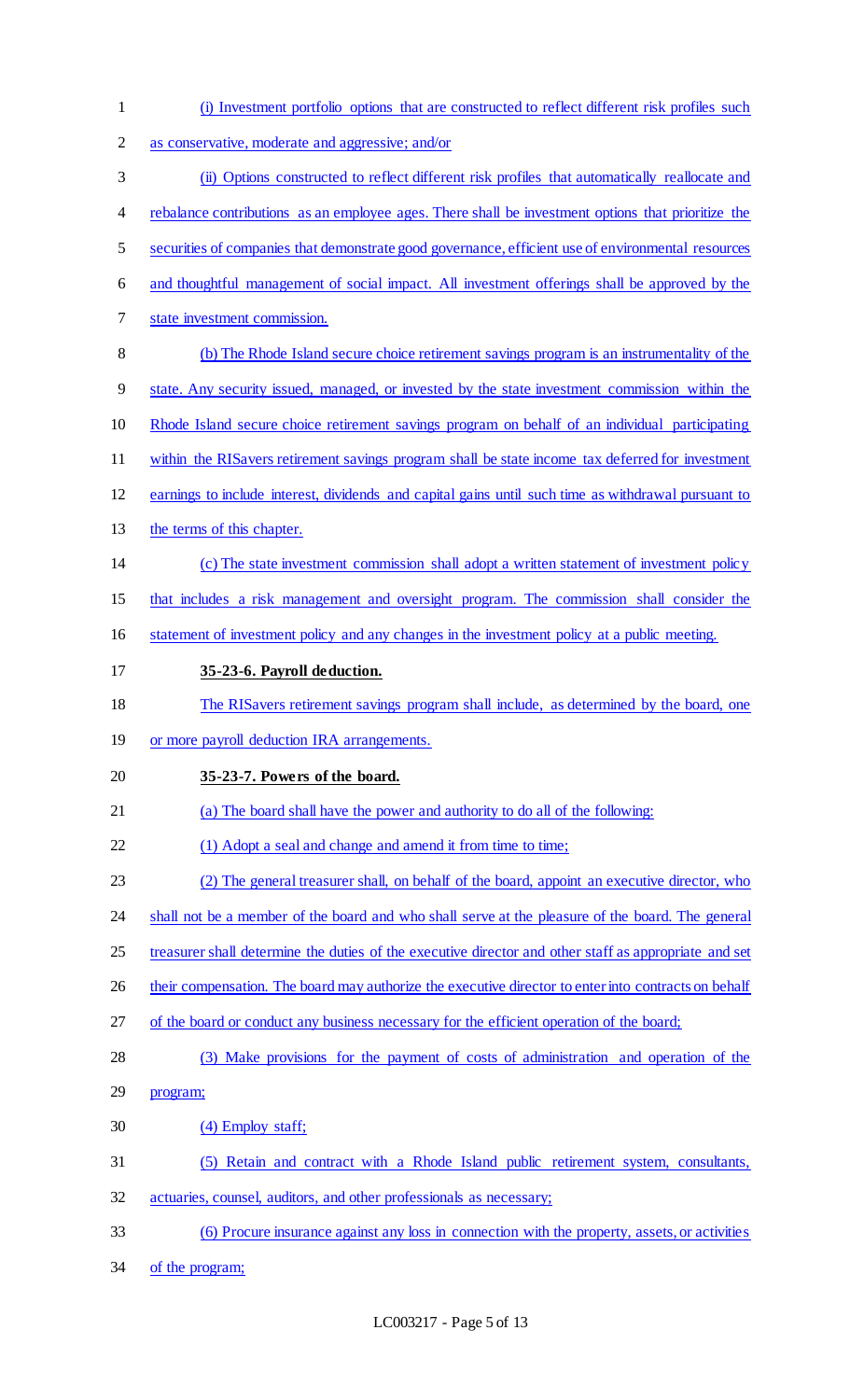(7) Procure insurance indemnifying each member of the board from personal loss or liability resulting from a member's action or inaction as a member of the board; (8) Set minimum and maximum contribution levels in accordance with contribution limits set for IRAs by the Internal Revenue Code; (9) Collaborate and cooperate with a public retirement system, private financial institutions, service providers, and business, financial, trade, membership, and other organizations to the extent necessary or desirable for the effective and efficient design, implementation, and administration of the program and to maximize outreach to eligible employers and eligible employees; (10) Collaborate with, and evaluate the role of, licensed insurance agents and financial 11 advisors in assisting and providing guidance for eligible employees; (11) Cause expenses incurred to initiate, implement, maintain, and administer the program to be paid from contributions to, or investment returns or assets of, the program or arrangements established under the program, to the extent permitted under state and federal law; (12) Facilitate compliance by the retirement savings program or arrangements established under the program with all applicable requirements for the program under the Internal Revenue Code of 1986, including tax qualification requirements or any other applicable law and accounting 18 requirements, including providing or arranging for assistance to program sponsors and individuals 19 in complying with applicable law and tax qualification requirements in a cost-effective manner; and (13) Carry out the duties and obligations of the Rhode Island secure choice retirement savings program pursuant to this title and exercise any and all other powers as appropriate for the effectuation of the purposes, objectives, and provisions of this title pertaining to the program. (b) The board shall adopt regulations it deems necessary to implement this chapter 25 consistent with the Internal Revenue Code and regulations issued pursuant to that code to ensure 26 that the program meets all criteria for federal tax-deferral or tax-exempt benefits, or both. **35-23-8. Additional authority of the board.**  In addition to the powers and authority granted to the board pursuant to § 35-23-7, the board shall have the power and authority to do the following: (1) Cause the retirement savings program or arrangements established under the program to be designed, established, and operated, in a manner consistent with all of the following: 32 (i) In accordance with best practices for retirement savings vehicles; (ii) To encourage participation, saving, and sound investment practices; and 34 (iii) With simplicity, ease of administration for participating employers, and portability of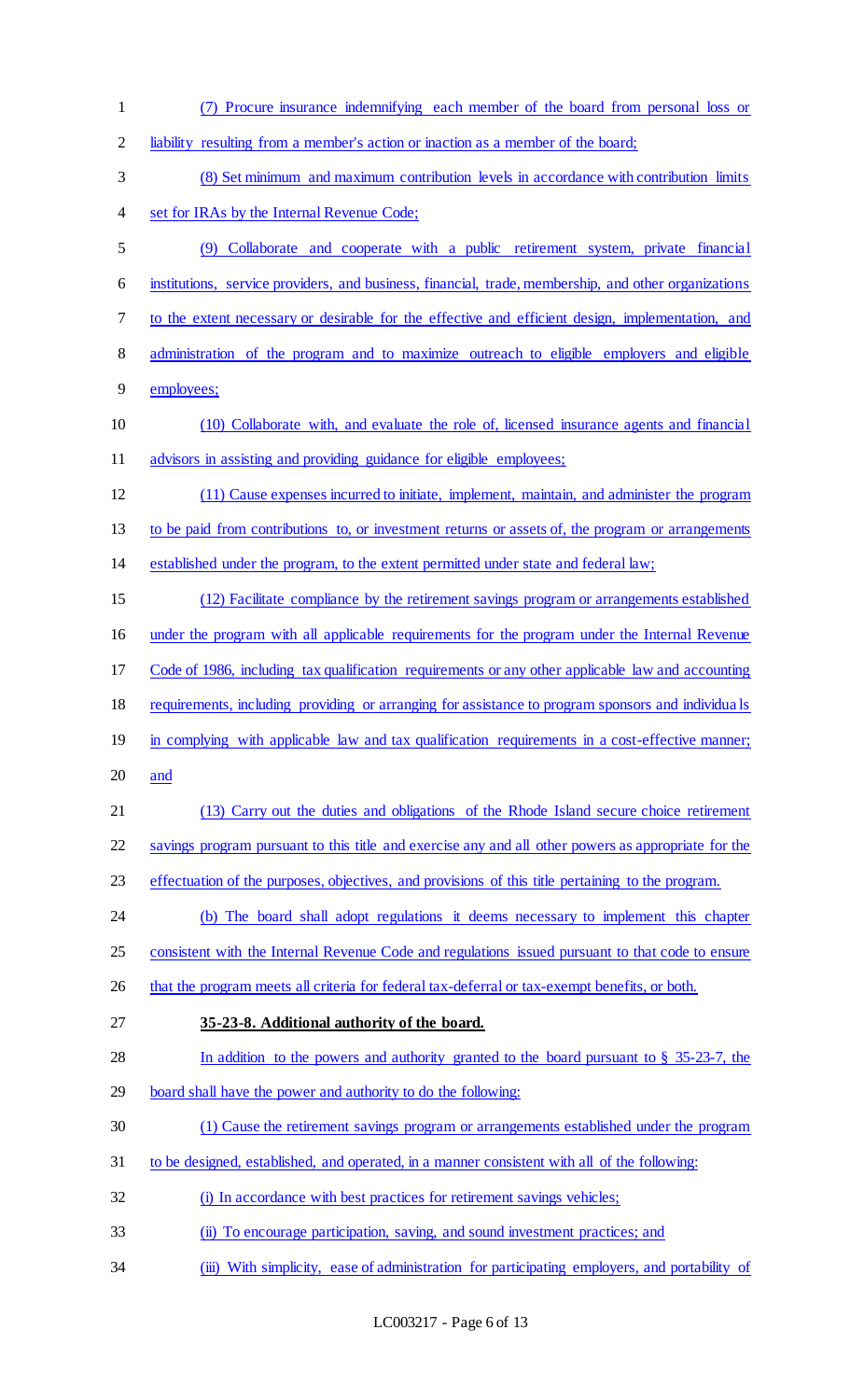benefits.

| $\overline{2}$ | (2) Disseminate educational information designed to educate participants about the benefits            |
|----------------|--------------------------------------------------------------------------------------------------------|
| 3              | of planning and saving for retirement and information to help them decide the level of RISavers        |
| 4              | retirement savings program participation and savings strategies that may be appropriate for them;      |
| 5              | (3) Disseminate information concerning state and federal tax credits available to small                |
| 6              | business owners for allowing their employees to participate in the program, and any relevant state     |
| 7              | or federal tax credits available for participating employees;                                          |
| 8              | (4) Submit progress and status reports to participating employers and eligible employees;              |
| 9              | (5) If necessary, determine the eligibility of an employer, employee, or other individual to           |
| 10             | participate in the program;                                                                            |
| 11             | (6) Evaluate and establish the process by which an eligible employee of an eligible                    |
| 12             | employer is able to contribute a portion of their salary or wages to the program for automatic deposit |
| 13             | of those contributions and the participating employer provides a payroll deposit retirement savings    |
| 14             | arrangement to forward the employee contribution and related information to the program or its         |
| 15             | agents. This evaluation and process may include, but is not limited to, financial services companies   |
| 16             | and third-party administrators with the capability to receive and process employee information and     |
| 17             | contributions for payroll deposit retirement savings arrangements or other arrangements authorized     |
|                | by this chapter;                                                                                       |
| 18             |                                                                                                        |
| 19             | (7) Design and establish the process for the enrollment of program participants;                       |
| 20             | (8) Allow participating employers to use the program to remit employees' contributions to              |
| 21             | their IRAs on their employees' behalf;                                                                 |
| 22             | (9) Allow participating employers to make their own contributions to their employees'                  |
| 23             | IRAs; provided that, the contributions would be permitted under the Internal Revenue Code and          |
| 24             | would not cause the program to be treated as an employee benefit plan under the federal Employee       |
| 25             | Retirement Income Security Act; and                                                                    |
| 26             | (10) Evaluate and establish the process by which an individual or an employee of a                     |
| 27             | nonparticipating employer may enroll in and make contributions to the program.                         |
| 28             | 35-23-9. Disclosure of information.                                                                    |
| 29             | (a) Prior to opening the RISavers retirement savings program for enrollment, the board                 |
| 30             | shall design and disseminate to employers an employee information packet that shall also be made       |
| 31             | available in an electronic format. The packet shall include background information on the program      |
| 32             | and appropriate disclosures for employees.                                                             |
| 33             | (b) The disclosure form shall include, but not be limited to, all of the following:                    |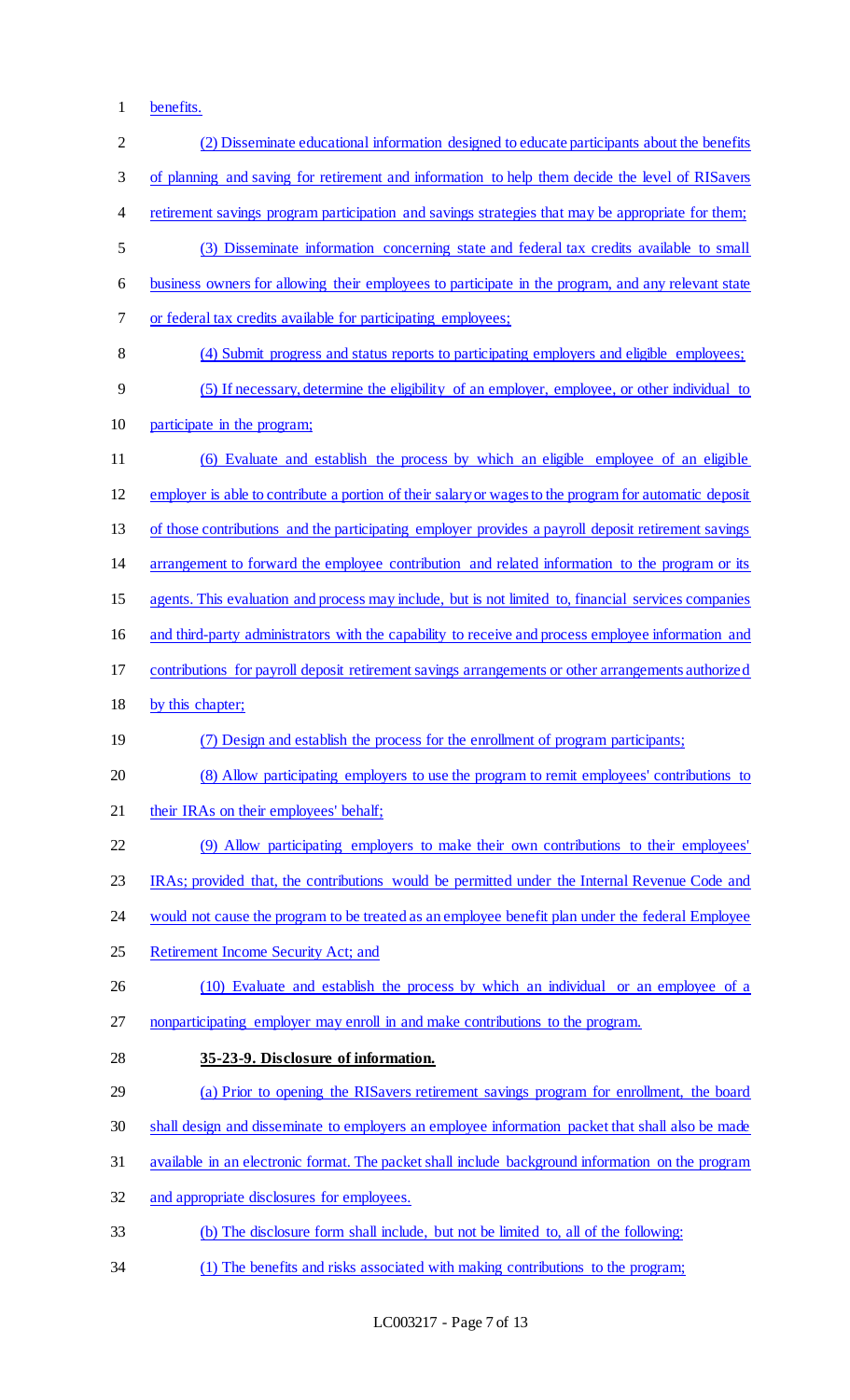(2) The mechanics of how to make contributions to the program; 2 (3) How to opt out of the program; (4) The process for withdrawal of retirement savings; and (5) How to obtain additional information on the program. (c) In addition, the disclosure form shall clearly articulate the following: (1) Employees seeking financial advice should contact financial advisors in that employers do not provide financial advice, that employees are not to contact their employers for financial 8 advice, and that employers are not liable for employee investment decisions; (2) This retirement program is not sponsored by the employer, and therefore, the employer is not responsible for the plan or liable as a plan sponsor; and (3) The program fund is not guaranteed by the state. (d) The disclosure form shall include a method for the employee to acknowledge that the employee has read all of the disclosures and understands their content. (e) The employee information packet shall also include an opt-out form for an eligible employee to note their decision to opt out of participation in the program. The opt-out form shall be simple and concise and drafted in a manner that the board deems necessary to appropriately evidence the employee's understanding that they are choosing not to automatically deduct earnings to save for retirement. (f) The employee information packet with the disclosure and opt-out forms shall be made available to eligible employees by the RISavers retirement savings program and supplied to employees at the time of hiring. All new employees shall review the packet and acknowledge having received it. (g) The employee information packet with the disclosure and opt-out forms shall be 24 supplied to existing employees when the program is initially launched for a participating employer. **35-23-10. Employer participation.**  26 (a) After the board opens the RIS avers retirement savings program for enrollment, eligible employers shall have a payroll deposit retirement savings arrangement to allow employee participation in the program under the terms and conditions prescribed by the board. 29 (b) Within twelve (12) months after the board opens the program for enrollment, eligible employers with more than one hundred (100) eligible employees and that do not offer a retirement savings program pursuant to subsection (g) of this section shall have a payroll deposit retirement savings arrangement to allow employee participation in the program. (c) Within twenty-four (24) months after the board opens the program for enrollment, 34 eligible employers with more than fifty (50) eligible employees and that do not offer a retirement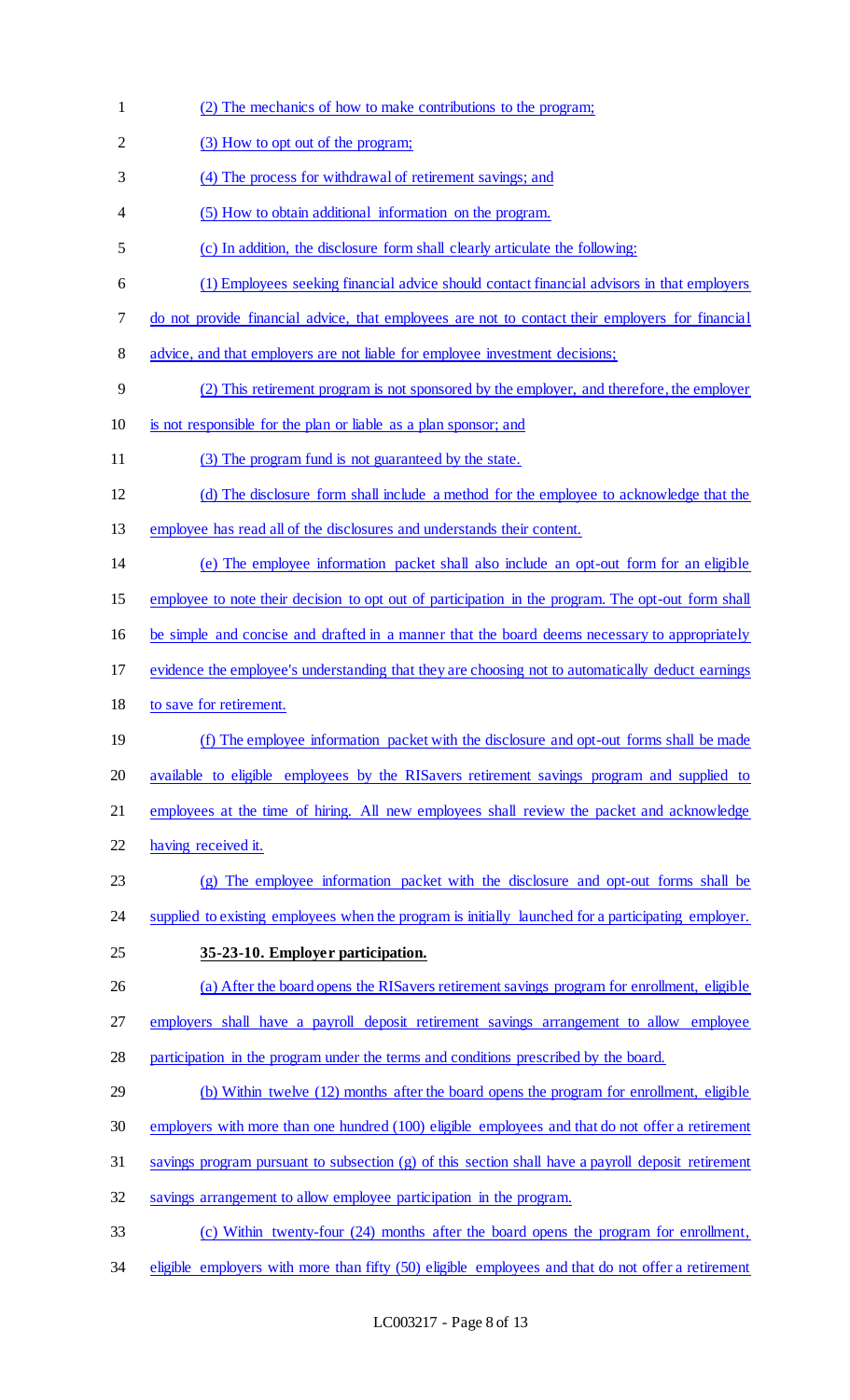savings program pursuant to subsection (g) of this section shall have a payroll deposit retirement savings arrangement to allow employee participation in the program. (d) Within thirty-six (36) months after the board opens the program for enrollment, all other eligible employers that do not offer a retirement savings program pursuant to subsection (g) of this section shall have a payroll deposit retirement savings arrangement to allow employee participation in the program. (e) The board, in its discretion, may extend the time limits defined in subsections (b) through (d) of this section. (f)(1) Each eligible employee shall be enrolled in the program unless the employee elects not to participate in the program. An eligible employee may elect to opt out of the program at any 11 time by making a notation on the opt-out form. (2) Following initial implementation of the program pursuant to this section, at least once every year, the board shall designate an open enrollment period during which eligible employees that previously opted out of the program may enroll in the program. (3) An employee who elects to opt out of the program who subsequently wishes to participate through the employer's payroll deposit retirement savings arrangement may enroll at any time. (g)(1) An employer that provides an employer-sponsored retirement plan, such as a defined benefit plan or a 401(k), 403(b), 457(b), simplified employee pension (SEP) plan, or savings 20 incentive match plan for employees (SIMPLE) plan, or that offers an automatic enrollment payroll deduction IRA, shall be exempt from the requirements of the RISavers retirement savings program, 22 if the plan or IRA qualifies for favorable federal income tax treatment under the federal Internal Revenue Code. (2) An employer shall retain the option at all times to set up and offer a tax-qualified retirement plan, instead of facilitating employee participation in the RISavers retirement savings program. (h) By regulation, the board may set a default contribution rate which, unless otherwise specified by the employee, shall be the amount of the employee's annual salary or wages 29 contributed to the program. Employees shall have the ability to elect to change their contribution rate at any time with thirty (30) days' notice provided to the program administrator. (i) The board may implement annual automatic escalation of employee contributions. (j) Employee contributions subject to automatic escalation shall not exceed eight percent (8%) of salary. (1) Automatic escalation shall result in no more than a one-percent-of-salary (1%) increase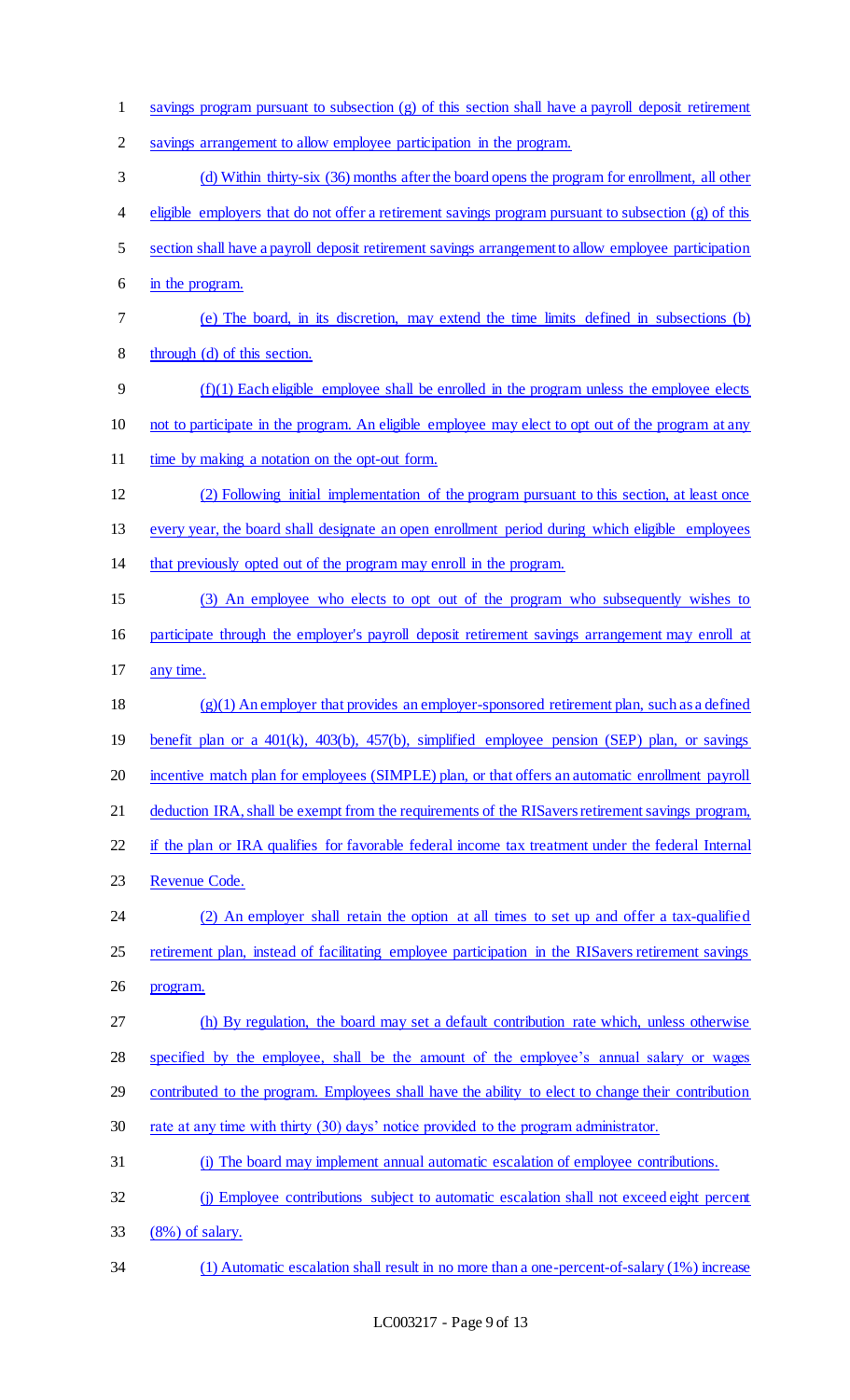- in employee contributions per calendar year.
- (2) A participating employee may elect to opt out of automatic escalation and may set his or her contribution percentage rate at a level determined by the participating employee. **35-23-11. Employer liability protection.**  (a) Employers shall not have any liability for an employee's decision to participate in, or opt out of, the RISavers retirement savings program, or for the investment decisions of employees whose assets are deposited in the program. (b) Employers shall not be a fiduciary, or considered to be a fiduciary, over the Rhode Island secure choice retirement savings program. The program is a state-administered program, not an employer-sponsored program. If the program is subsequently found to be preempted by any federal law or regulation, employers shall not be liable as plan sponsors. An employer shall not bear responsibility for the administration, investment, or investment performance of the program. 13 An employer shall not be liable with regard to investment returns, program design, and benefits paid to program participants. (c) An employer's voluntary contribution pursuant to § 35-23-8(10) shall not in any way contradict the provisions of this section or change the employer's relationship to the program or an employer's obligations to employees. (d) An employer shall not have civil liability, and no cause of action shall arise against an 19 employer, for acting pursuant to the regulations prescribed by the board defining the roles and responsibilities of employers that have a payroll deposit retirement savings arrangement to allow employee participation in the program. **35-23-12. State immunity.**  The state shall not have any liability for the payment of the retirement savings benefit 24 earned by program participants pursuant to this chapter. The state, and any of the funds of the state, 25 shall have no obligation for payment of the benefits arising from this chapter. **35-23-13. Annual audited financial report.**  (a) The board shall submit no later than December 31 an annual audited financial report, prepared in accordance with generally accepted accounting principles, on the operations of the 29 Rhode Island secure choice retirement savings program to the governor, and the finance committees of the house and senate. The annual audit shall be made by an independent certified public accountant and shall include, but not be limited to, direct and indirect costs attributable to the use of outside consultants, independent contractors, and any other persons who are not state employees. (b) The annual audit shall be supplemented by the following information prepared by the board: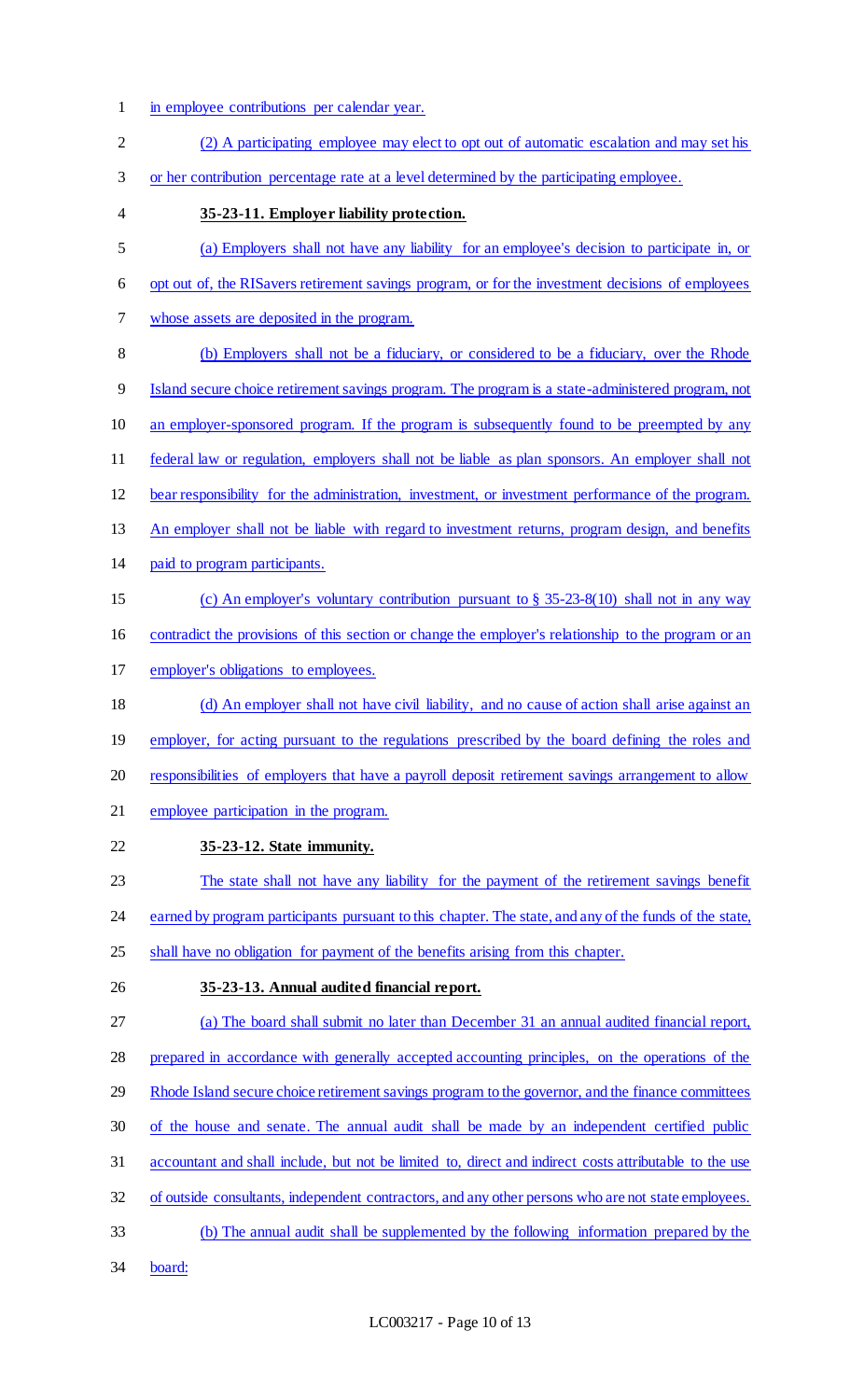(1) Any studies or evaluations prepared in the preceding year; (2) A summary of the benefits provided by the program including the number of participants in the program; and (3) Any other information that is relevant in order to make a full, fair, and effective disclosure of the operations of the Rhode Island secure choice retirement savings program. **35-23-14. Required favorable federal tax treatment.**  (a) The board shall not implement the program if the IRA arrangements offered fail to 8 qualify for the favorable federal income tax treatment ordinarily accorded to IRAs under the Internal Revenue Code, or if it is determined that the program is an employee benefit plan under the federal Employee Retirement Income Security Act. (b) Prior to opening the program for enrollment, the board shall report to the governor and the finance committees of the house and senate the specific date on which the program will start to enroll program participants and that the following prerequisites and requirements for the program have been met: (1) The program is structured in a manner to keep the program from being classified as an employee benefit plan subject to the federal Employee Retirement Income Security Act; (2) The payroll deduction IRA arrangements offered by the program qualify for the favorable federal income tax treatment ordinarily accorded to IRA arrangements under the Internal Revenue Code; (3) The board has defined in regulation the roles and responsibilities of employers in a manner to keep the program from being classified as an employee benefit plan subject to the federal Employee Retirement Income Security Act; and (4) The board has adopted a third-party administrator operational model that limits 24 employer interaction and transactions with the employee to the extent feasible. **35-23-15. Prohibited conduct.**  26 A board member, program administrator, and other staff of the board shall not do any of the following: (1) Directly or indirectly have any interest in the making of any investment made for the program, or in the gains or profits accruing from any investment made for the program; (2) Borrow any funds or deposits of the program, or use those funds or deposits in any manner, for themselves or as an agent or partner of others; or (3) Become an endorser, surety, or obligor on investments by the board. **35-23-16. Duties of board and staff.**  The board, commission, and the program administrator and staff, including contracted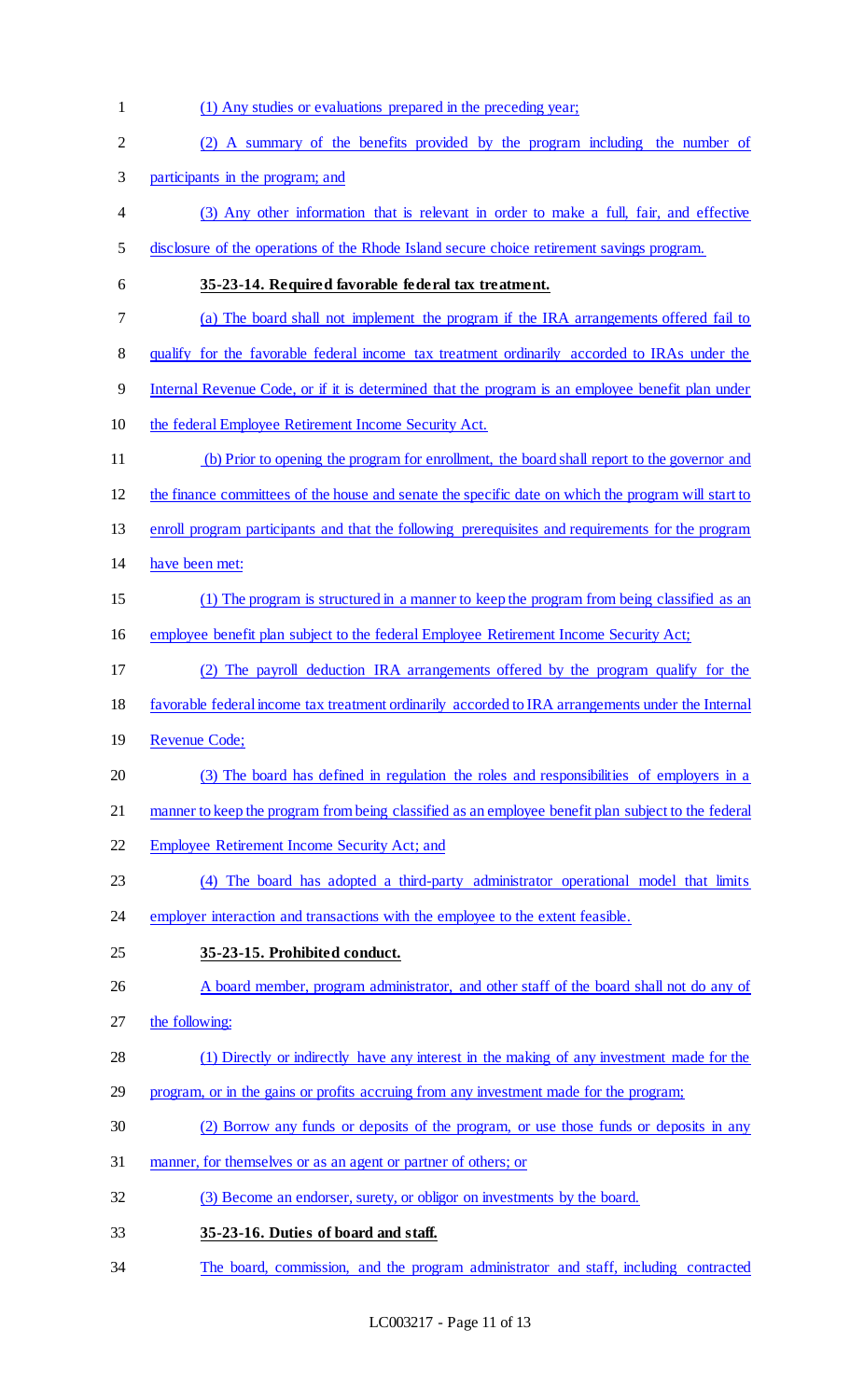| $\mathbf{1}$   | administrators and consultants, shall discharge their duties as fiduciaries with respect to the        |
|----------------|--------------------------------------------------------------------------------------------------------|
| $\overline{2}$ | program                                                                                                |
| 3              | For the exclusive purposes of providing benefits to program participants and defraying                 |
| 4              | reasonable expenses of administering the program; and                                                  |
| 5              | 35-23-17. Penalties.                                                                                   |
| 6              | (a) The board shall have the power and duties necessary to administer the enforcement of               |
| 7              | employer compliance with this chapter, including the ability to impose penalties.                      |
| 8              | $(b)(1)$ The board shall issue a notice of noncompliance to each employer that fails to allow          |
| 9              | its eligible employees to participate in the Rhode Island secure choice savings retirement program     |
| 10             | pursuant to this title.                                                                                |
| 11             | (2) Each eligible employer that, without good cause, fails to allow its eligible employees             |
| 12             | to participate in the program within thirty (30) days from the date the notice of penalty was issued,  |
| 13             | shall be subject to a penalty of two hundred fifty dollars (\$250) per eligible employee. Proceeds of  |
| 14             | such penalties, after deducting enforcement expenses, shall be deposited for the benefit of the        |
| 15             | program.                                                                                               |
| 16             | (c) The director of labor and training shall assist the board in its enforcement of this chapter.      |
| 17             | 35-23-18. Rules and regulations.                                                                       |
| 18             | (a) The board may adopt rules and regulations to implement this chapter.                               |
| 19             | (b) The tax administrator in consultation with the board shall adopt rules and regulations             |
| 20             | regarding the reporting and the deferral of taxes in accordance with the provisions of this chapter.   |
| 21             | 35-23-19. Effect on benefit means test.                                                                |
| 22             | A payroll deposit IRA arrangement offered pursuant to the RIS avers retirement savings                 |
| 23             | program shall have the same status as, and be treated consistently with, any other IRA for the         |
| 24             | purpose of determining eligibility or benefit level for a program that uses a means test.              |
| 25             | 35-23-20. Liberal Construction.                                                                        |
| 26             | This chapter shall be construed liberally in order to effectuate its purpose. The purposes of          |
| 27             | this chapter and all of its provisions with respect to the powers granted shall be broadly interpreted |
| 28             | to effectuate that intent and purposes and not as to any limitation of powers.                         |
| 29             | SECTION 2. This act shall take effect upon passage.                                                    |

 $=$ LC003217 ========